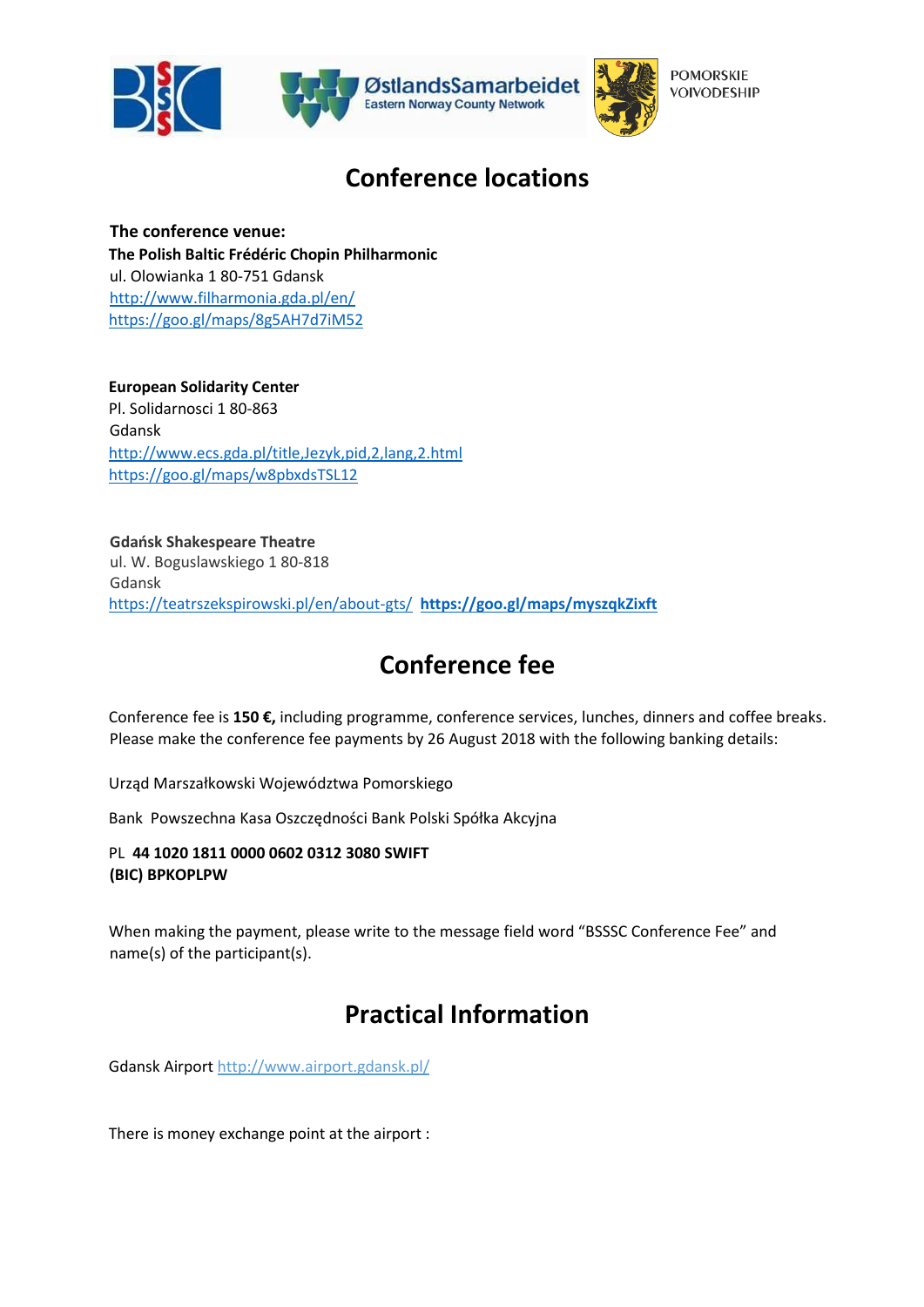



MONEY EXCHANGE MAIN HALL *Monday - Sunday* 06:00 - 02:00

## **Recommended transportation options**

**BUS**  Airport- Gdansk Główny (Railway Station)[:](http://www.ztm.gda.pl/rozklady/start-210_20091104.html) **[210](http://www.ztm.gda.pl/rozklady/start-210_20091104.html)** [http://www.ztm.gda.pl/rozklady/rozklad-210\\_20180328-18-1.html](http://www.ztm.gda.pl/rozklady/rozklad-210_20180328-18-1.html)

**Prices:**  Single ticket : 3,20 PLN 1-h ticket: 3,80 PLN

**TAXI** (taxi company available on arrival at the airport)

**NEPTUN TAXI** 



Cost : around 50-60 PLN by day/ 70-80 PLN by night from the airport to the city center (20-30 min.). Payment by cash in Polish Zloty, Euro or US dollars or by credit/debit card (Visa, MasterCard, American Express).

### **Accommodation**

Participants are kindly requested to book their accommodation by themselves. Please use promo code **BSSSC** while booking.

### **List of pre-booked hotel rooms (by lowest price):**

**Ibis Gdańsk Stare Miasto**  Single room with breakfast: 276 PLN per night Promo code: BSSSC, valid till: 27.08.2018 Contacts and booking: ul. Jana Heweliusza 24, 80-861 Gdańsk (15 minute walk from the main venue) T: +48 58 300 67 00 <http://www.ibis.com/gb/hotel-9835-ibis-gdansk-stare-miasto/index.shtml>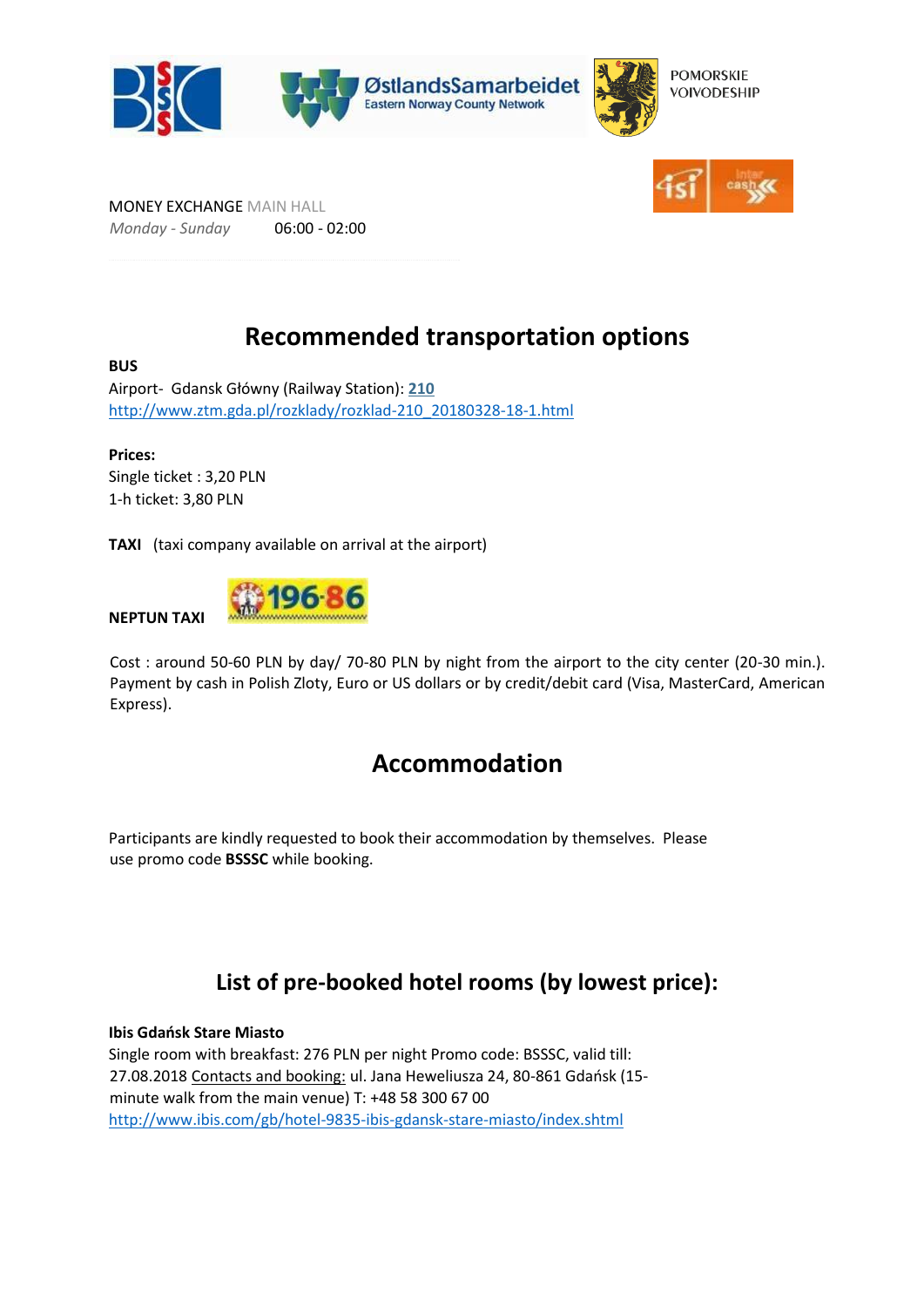



**POMORSKIE VOIVODESHIP** 

**Hotel Królewski**  Single room with breakfast: 290 PLN per night Promo code: BSSSC, valid till: 10.08.2018 Contacts and booking: Ul. Ołowianka 1, 80-751 Gdańsk (1-minute walk from the main venue) T: +48 58 326 11 11 <http://hotelkrolewski.pl/en/hotel-2/>

#### **Hotel Sadova**

Single room with breakfast 350 PLN per night Promo code: BSSSC, valid till: 27.08.2018 Contacts and booking: Ul. Łąkowa 60, 80-769 Gdańsk (12-minute walk from the main venue) T:+48 58 382 30 20 rezerwacje@hotelsadova.pl <http://www.hotelsadova.pl/en>

#### **Artus Hotel**

Single room with breakfast: 365 PLN per night Double room (for single use) with breakfast : 415 PLN per night Promo code: BSSSC, valid till 10.07.2018 Contacts and booking: Ul. Piwna 36/39, 80-831 Gdańsk (15-minute walk from the main venue) T: +48 58 320 96 00 <http://www.artushotel.com.pl/contact/?lang=en>

**Hotel Gdansk Boutique** single room with breakfast: 380 PLN per night double room with breakfast: 430 PLN per night promo code: BSSSC, valid till 30.06.2018 Contacts and booking: ul. Szafarnia 9, 80- 755 Gdańsk ( 5-minute walk from the main venue) T: +48 58 300 17 147 rezerwacja@hotelgdansk.com.pl <http://www.hotelgdansk.com.pl/?l=2>

#### **PURO Stare Miasto Gdańsk**

Single room with breakfast: 400 PLN per night Double room with breakfast: 455PL per night Link for special offer [: BSSSC 26th Conference -](https://v6.upperbooking.com/pl/booking/details/wrap/purohotelgdansk/122342/25th-bsssc-annual-conference-gdansk-2018?Source=v6&source=v6&preview=true) [Gdańsk 2018](https://v6.upperbooking.com/pl/booking/details/wrap/purohotelgdansk/122342/25th-bsssc-annual-conference-gdansk-2018?Source=v6&source=v6&preview=true) Or use promo code : BSSSC Valid till 30.06.2018 Contacts and booking: Ul. Stągiewna 26, 80-750 Gdańsk (9-minute walk from the main venue) +48 58 563 50 00<https://purohotel.pl/pl/gdansk>

#### **Hotel Almond Business & SPA**

Single room with breakfast – 400 PLN per night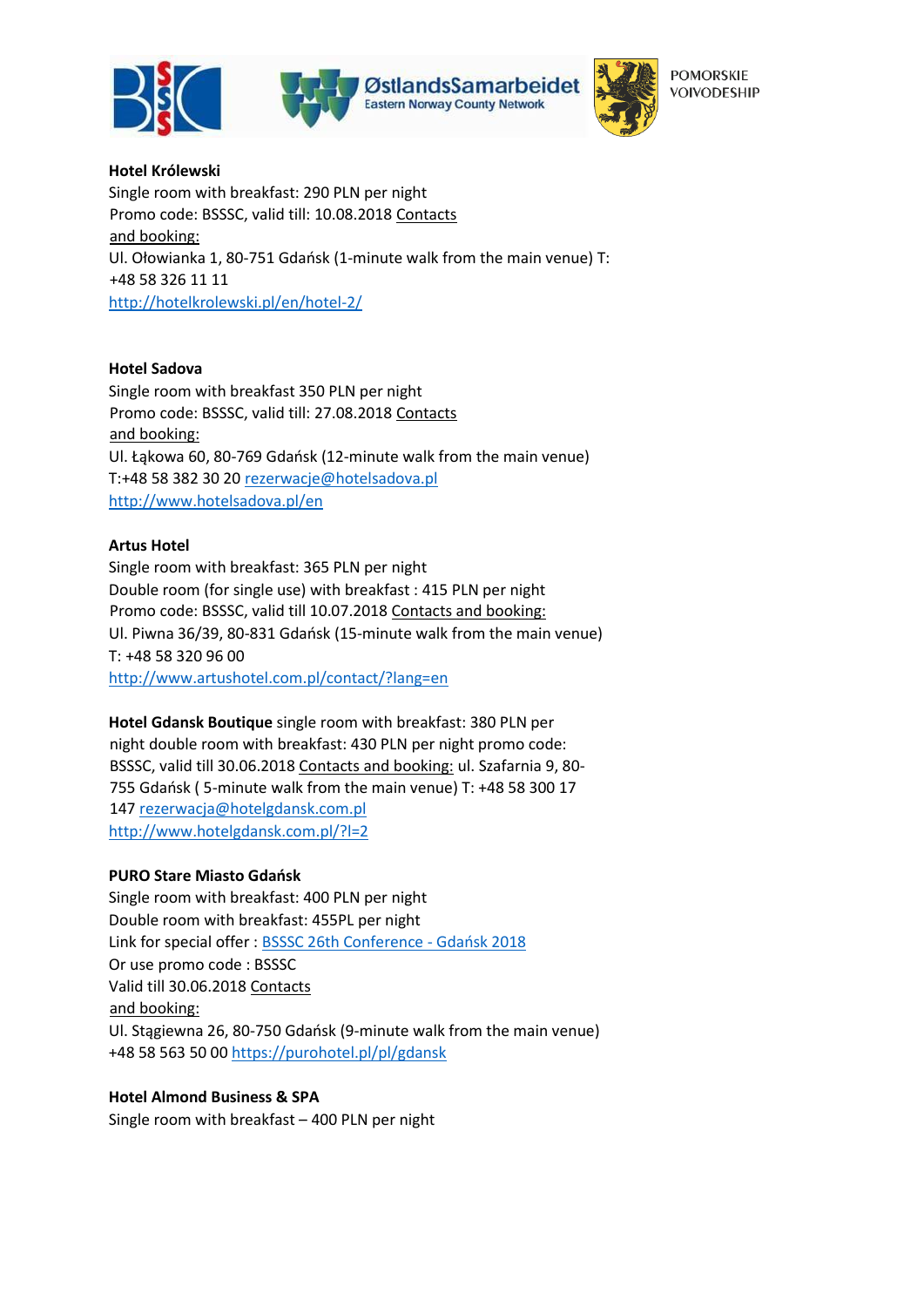

Double room with breakfast – 450 PLN per night Promo code: BSSSC, valid till: 30.06.2018 Contacts and booking: Ul. Toruńska 12, 80-747 Gdańsk (21-minute walk from the main venue) T: +48 572 727 209 <http://www.hotelalmond.pl/en>

## **Other hotels with vacancies during 10th -12th September 2018:**

### **Hotel Hilton Gdansk**

Single guest room with breakfast : 410,40 PLN per night Double guest room with breakfast: 480,60 PLN per night Promo code : BSSSC Contacts and booking: Ul. Targ Rybny 1, 80-838 Gdańsk (7-minute walk from the main venue by drawbridge) T: +48 58 778 71 00 <http://www3.hilton.com/en/hotels/poland/hilton-gdansk-GDNHGHI/index.html>

### **Hotel Hanza Gdansk**

Single room with breakfast: 440 PLN per night Double room with breakfast: 490 PLN per night Contacts and booking: Ul. Tokarska 6, 80-888 Gdańsk (7-minute walk from the main venue) T: +48 58 305 34 27 <https://hotelhanza.pl/en/>

### **Marina Club Hotel**

Promo code (10% discount) : BSSSC Contacts and booking: ul. Szafarnia 10,80-755 Gdańsk (5-minute walk from the main venue) +48 58 600 85 05 <http://www.marinaclubhotel.pl/en/>

**Hotel Radisson Blu** Contacts and booking: ul. Długi Targ 19, 80-828 Gdańsk (12-minute walk from the main venue) T: +48 58 325 44 44 <https://www.radissonblu.com/en/hotel-gdansk>

**Hotel Admiral** Contacts and booking: ul. Tobiasza 9, 80-837 Gdańsk (10-minute walk from the main venue) T: +48 58 320 03 20 <http://admiralhotel.pl/en/homepage/>

**Hotel Novotel Gdańsk Centrum** Contacts and booking: ul. Pszenna 1, 80-749 Gdańsk (10-minute walk from the main venue) T: + 48 58 300 27 50 <https://www.accorhotels.com/gb/hotel-0523-novotel-gdansk-centrum/index.shtml>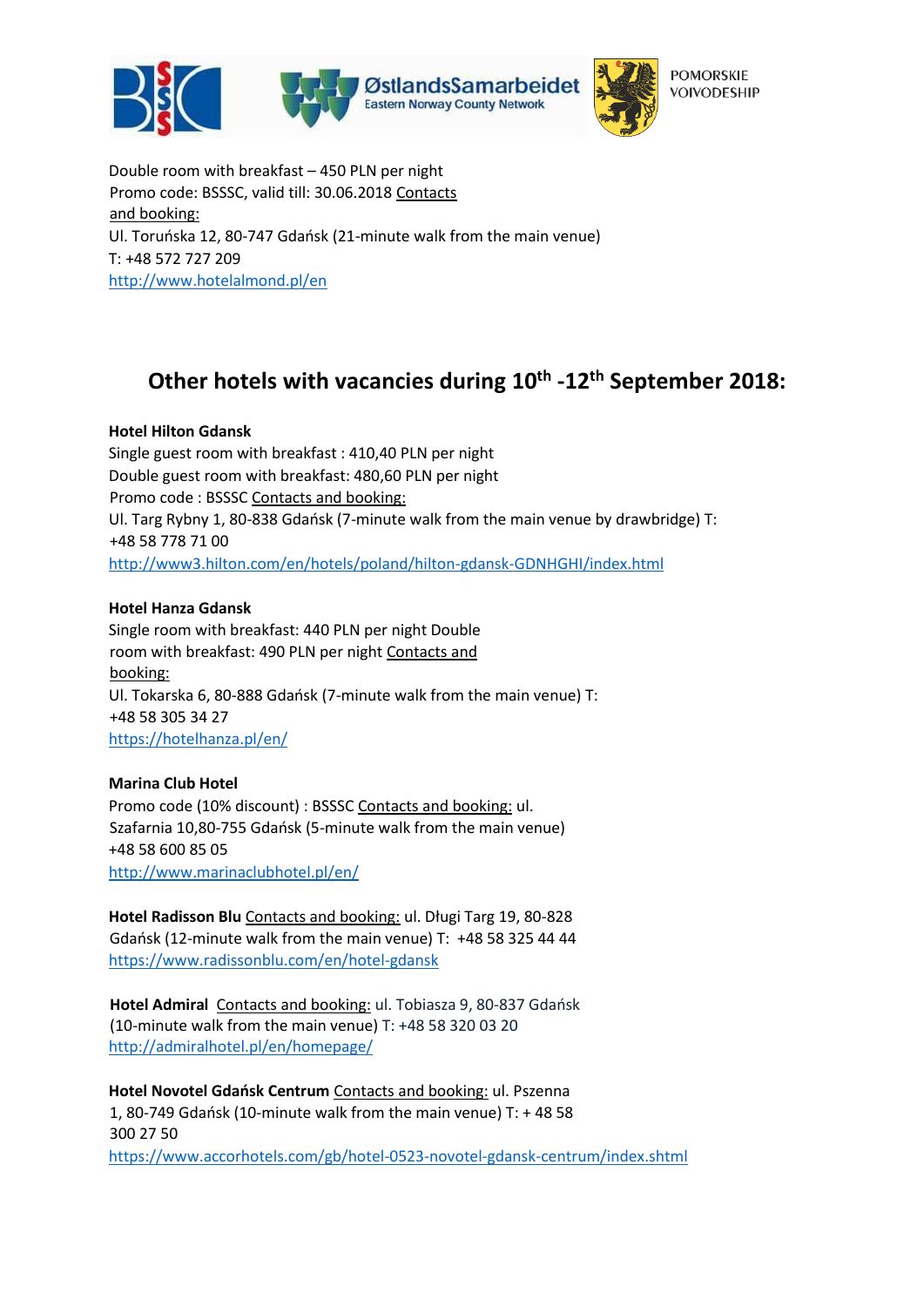

**POMORSKIE VOIVODESHIP** 

**Stay Inn Hotel Gdańsk** Contacts and booking: ul. Piwna 28/31, 80-831 Gdańsk (15-minute walk from the main venue) T: + 48 58 354 15 43 <http://www.stayinngdansk.com/en/>

**Hotel Wolne Miasto - Old Town Gdansk Contacts and booking: ul.** Świętego Ducha 2, 80-834 Gdańsk (20-minute walk from the main venue) T: +48 58 322 24 42 http://www.hotelwm.pl/en/core/generic.php? PageID=57481

**Medusa Gdansk**  Contacts and booking: Ul. Stągiewna 16, 80-750 Gdańsk (8-minute walk from the main venue) T: 58 351 06 60 <http://www.medusagdansk.pl/en/contact-page-94318>

**Chleb i Wino Apartments Gdansk** Contacts and booking: Ul. Stągiewna 17, 80-750 Gdańsk (8-minute walk from the main venue) T: + 48 535 300 535 <http://apartamentychlebiwino.eu/en.html>

**Willa Biała Lilia**  Contacts and booking: Ul. Spichrzowa 16, 80-750 Gdańsk (9-minute walk from the main venue) T: 48 58 301 70 74 [http://www.bialalilia.pl/index.php?id=273&rodz\\_str=tekst&lang=en](http://www.bialalilia.pl/index.php?id=273&rodz_str=tekst&lang=en)

# **Tourist information**

Tourist Attractions in Pomorskie Regio[n http://pomorskie.travel/en/Discover-Regions-Tricity](http://pomorskie.travel/en/Discover-Regions-Tricity)

Visit Gdans[k http://visitgdansk.com/en/](http://visitgdansk.com/en/)

In your pocket<https://www.inyourpocket.com/gdansk>

### **BSSSC ANNUAL CONFERENCE Gdańsk, 10-12th September 2018**

Solidarity, participation and being smart in actions for a better future